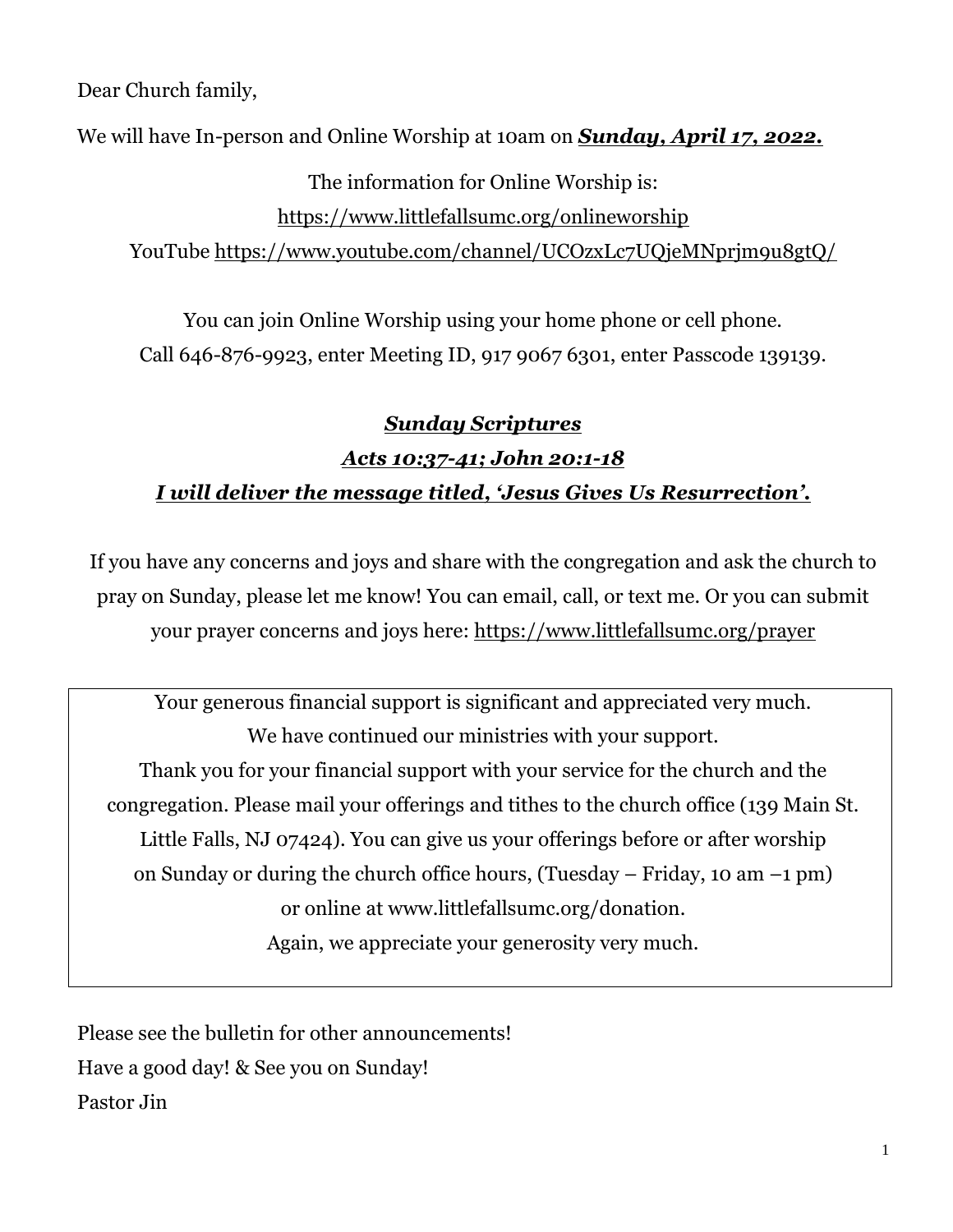**Little Falls United Methodist Church**

**Worship Bulletin**

**Easter Sunday**

**April 17, 2022 - Sunday Worship: 10 AM**



**139 Main Street, Little Falls, NJ 07424 Office Phone: (973) 256-0993 Website: [www.LittleFallsUMC.org](http://www.littlefallsumc.org/) Email: [Info@LittleFallsUMC.org](mailto:Info@LittleFallsUMC.org)**

*"A Welcoming Community of Faith, Hope, Mission and Outreach Sharing Christ's Love" "Making Disciples of Jesus Christ for the Transformation of the World"*

**"I appeal to you therefore, brothers and sisters, by the mercies of God, to present your bodies as a living sacrifice, holy and acceptable to God, which is your spiritual worship." (Romans 12:1)**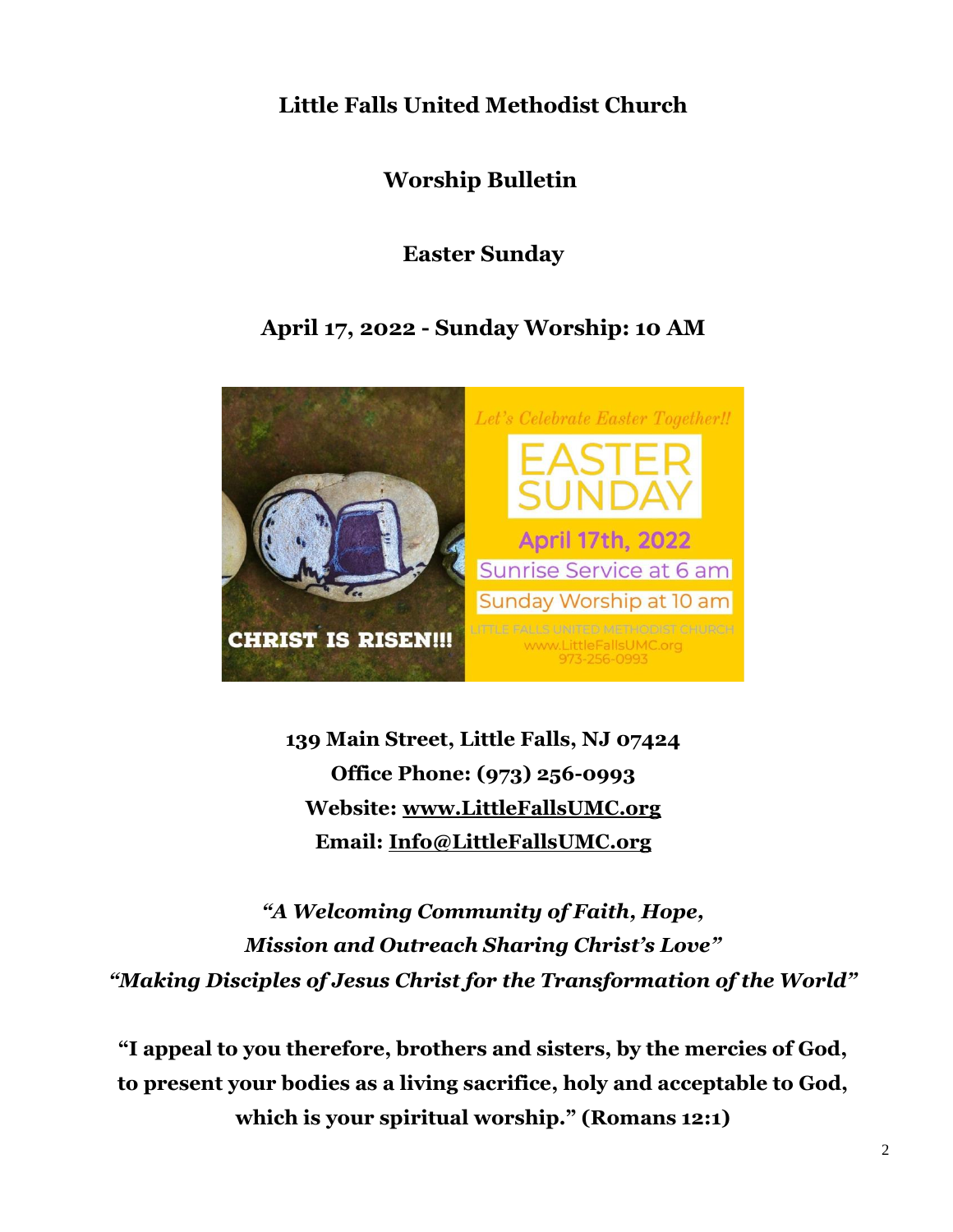### *Called to Praise*

#### ⭻**Prepare your heart and body for Worship**

#### **Welcome & Greeting**

#### ⭻**Call to Worship**

Leader: Don't weep! Don't mourn! There is great Good News! **All: Christ the Lord is risen today!** Leader: Put away your garments of mourning; let the light of God's love flood into your lives.

**All: Christ the Lord is risen today!** Leader: No more do we have to fear the darkness; it has been overcome by God's light.

**All: Christ the Lord is risen today. ALLELUIA!**

| <b>UMH 302 v1-4</b> |
|---------------------|
|                     |
|                     |
|                     |
|                     |
|                     |

Love's redeeming work is done, Alleluia! Fought the fight, the battle won, Alleluia! Death in vain forbids him rise, Alleluia! Christ hath opened paradise, Alleluia!

Lives again our glorious King, Alleluia! Where, O death, is now thy sting? Alleluia! Once He died our souls to save, Alleluia! Where's thy vict'ry, boasting grave? Alleluia!

Soar we now where Christ hath led, Alleluia! Following our exalted Head, Alleluia! Made like Him, like Him we rise, Alleluia! Ours the cross, the grave, the skies, Alleluia!

#### **Children's Time** *Happy Easter!*

#### **Announcements**

- We have '**In-Person' Worship in the Sanctuary** and **'Online Worship'** at 10 am on *Sunday, April 17, 2022.* You can choose In-person worship or Online worship to worship with us.
- Wearing a mask is optional in the church. If you don't feel good, we recommend wearing a mask.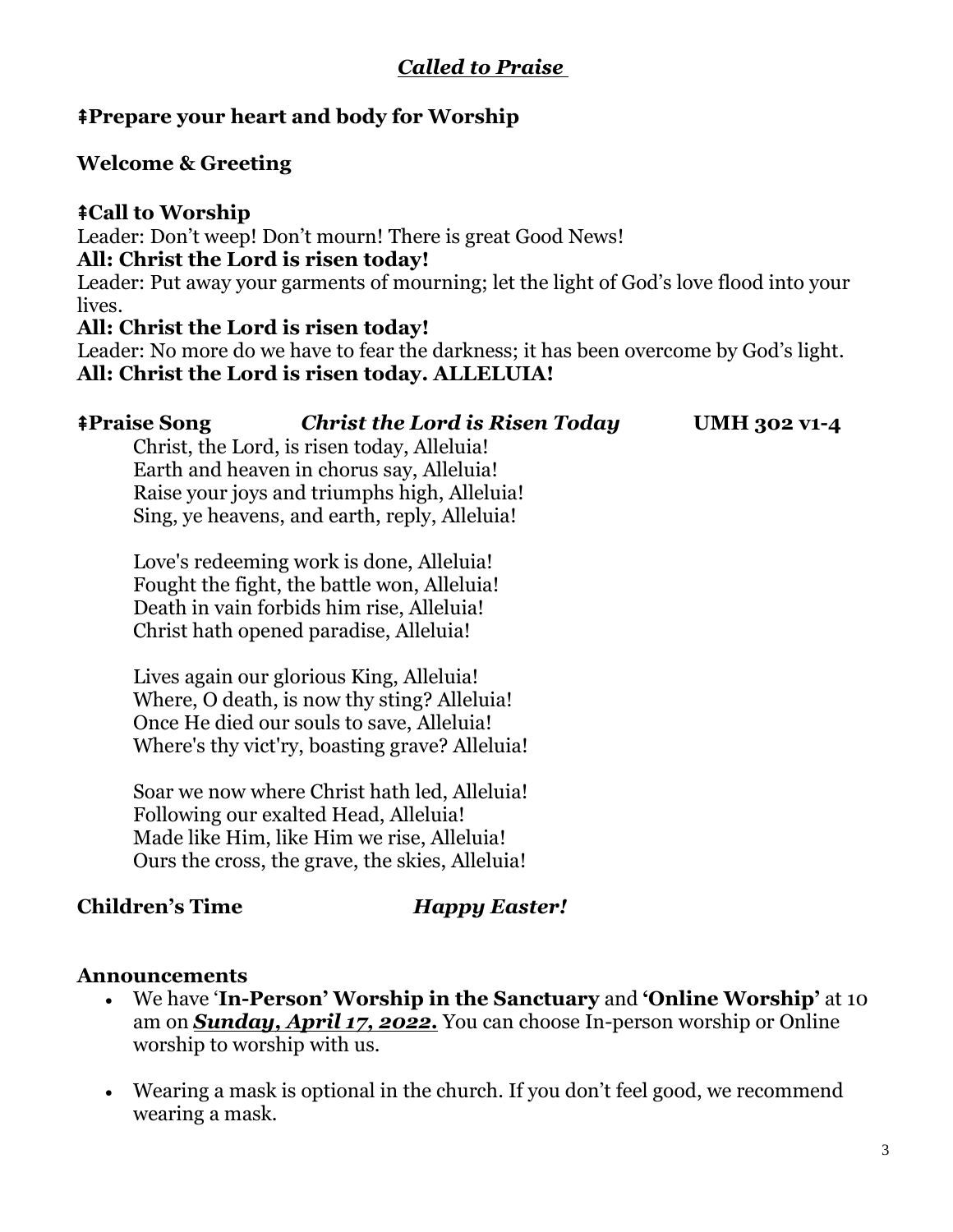• The Worship Bulletin will be sent to you by email (most people) or mail (those who cannot access email). You can see the bulletin on the church website,

#### <https://www.littlefallsumc.org/onlineworship>

- You can join our online worship via YouTube or Facebook for Online Worship. Type "Little Falls United Methodist Church" in searching window on Youtube or Facebook. You can use the link below to join in Online Worship. YouTube <https://www.youtube.com/channel/UCOzxLc7UQjeMNprjm9u8gtQ/>
- You can join the Online Worship by your phone. Call 646-876-9923 and enter the Meeting ID, 917 9067 6301 and  $\#$  Key and then press  $\#$  key again! Passcode 139139.
- **Altar Flowers** Thank you to the *Corpuz Family* for providing the altar flowers for Sunday Service for Eric's birthday. If you would like to offer the altar flowers, please contact Janet (973) 896-8936 [\(ladyteddy@aol.com\)](mailto:ladyteddy@aol.com).
- **Prayer Concerns & Joys** Please email Pastor Jin (jkim@littlefallsumc.org) if you would like to share your concerns and joys with the congregation. Pastor Jin will lift up the names in the order of prayer in our worship.
- **Easter Egg Hunt** All children are invited to Easter Egg Hunt that will be held after Worship on Easter Sunday, April 17.
- **A Special Charge Conference** We will have a Special Charge Conference for the Election of a new SPRC Chairperson on *April 26th, Tuesday,* at 7:30 pm via Zoom. The church leadership (officials) will receive the Zoom link to the conference. We will update all of you regarding the conference.
- Let's Help Ukraine Janet delivered the collected items to the Ukraine Church in Clifton. The minister expressed gratitude to our congregation. We continue to collect Medical/baby Items. Contact Janet D. if you have any questions. Thank you all for participating in the collection.
- **Easter Flower** Thanks for making a beautiful alter with your Easter flowers today. Please take your flowers after worship.
- **UMW Victorian Tea & Auction!** UMW will hold the annual Victorian Tea & Auction at Noon on *Saturday, April 23.* Tickets will go on sale in March at \$20 per person. If you have any questions, please contact Melissa (201) 452-7759 or [melissadowning82@gmail.com](mailto:melissadowning82@gmail.com) or Lorraine (973) 641-2695 or [lordecaprio@yahoo.com](mailto:lordecaprio@yahoo.com)
- **Church Forum** We concluded "Church Forum for Church ministry" with the last meeting. The team will present the accomplishment through the church forum. We will begin another church forum for the church ministry on *Saturday, April 30th*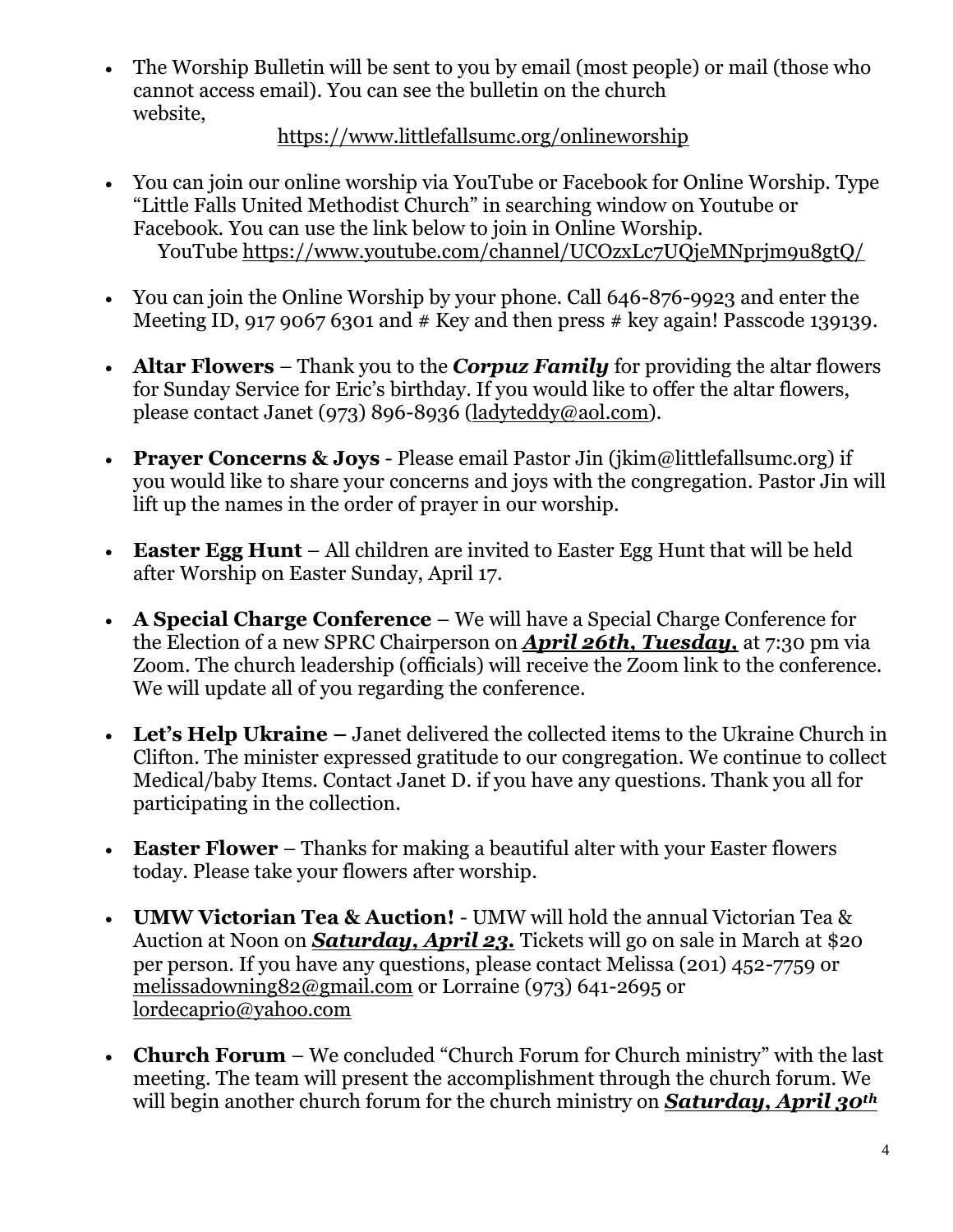as the initial meeting. Let's work on God's ministry together!

- **Kids For Christ** Join us in KFC! All Children  $(K 5<sup>th</sup> \text{ grade})$  are welcome. The next meeting will be held on **Thursday, May 5th** at 5pm to 6:30pm. K.F.C. is a program for children. We have KFC every first and third Thursday of the month.
- **Treasured Memories** "Treasured Memories" is a grief group for those who have lost their loved ones. The ongoing meeting is held in Lee Lounge at 7pm on every *2nd Wednesday of the month.* Contact Allison for details (973) 800-4152.
- **Online Donation** Online donation is available now. Please visit the church website and click 'Donation.' The link is here: [www.LittleFallsUMC.org/donation.](http://www.littlefallsumc.org/donation)
- **Shoprite Gift Card** If you want to buy a Shoprite gift card, please contact Pete (973) 595-5765 or [\(detroit50@aol.com\)](mailto:detroit50@aol.com).
- **Kohl's Gift Card** If you want to buy a Kohl's gift card, please contact Allison.
- **AmazonSmile Program** Please choose Little Falls UMC as your charity organization at https://smile.amazon.com. All services and prices will be the same and Amazon will donate 0.5% of your purchase to the church.
- Your financial support and generosity are greatly appreciated and essential for our church ministry and mission. Please consider sending your tithes and offerings to Little Falls UMC (139 Main St. Little Falls, NJ 07424). You can send your offerings and tithes to the church every week. Or you can send offerings and tithes for a month with a check. Thanks again for your generosity again!
- **LFUMC FOOD PANTRY ITEMS NEEDED** Many families depend on the Food Pantry on a regular basis. The Pantry needs the following non-perishable items; canned vegetables, peanut butter, jelly, adult/children's cereal, pasta & sauce, instant potatoes/rice, tuna, chicken, sardines, fruit, apple sauce, juice, and granola bars.
- **SOCKS FOR SOULS** *Do your feet get cold?* Please help Unity Circle to provide new or gently used socks to the homeless. There is a constant need. Please drop off your socks in the large white sock in the Narthex.
- **The Unity Circle** has an ongoing collection of new and gently used gloves, hats, scarves, and mittens to help people in need. Please help the ministry by bringing your items to the church when you can. Please see Betty Caceres for more information. **Thank you for your support!**
- **Ongoing Collection** UMW also collects postmarked stamps, can pull tabs, Box Tops for Education, and the front of greeting cards. Items are donated to different charities and organizations.
- **Vacation -** Pastor Jin will take a vacation from *April 18 to 24*.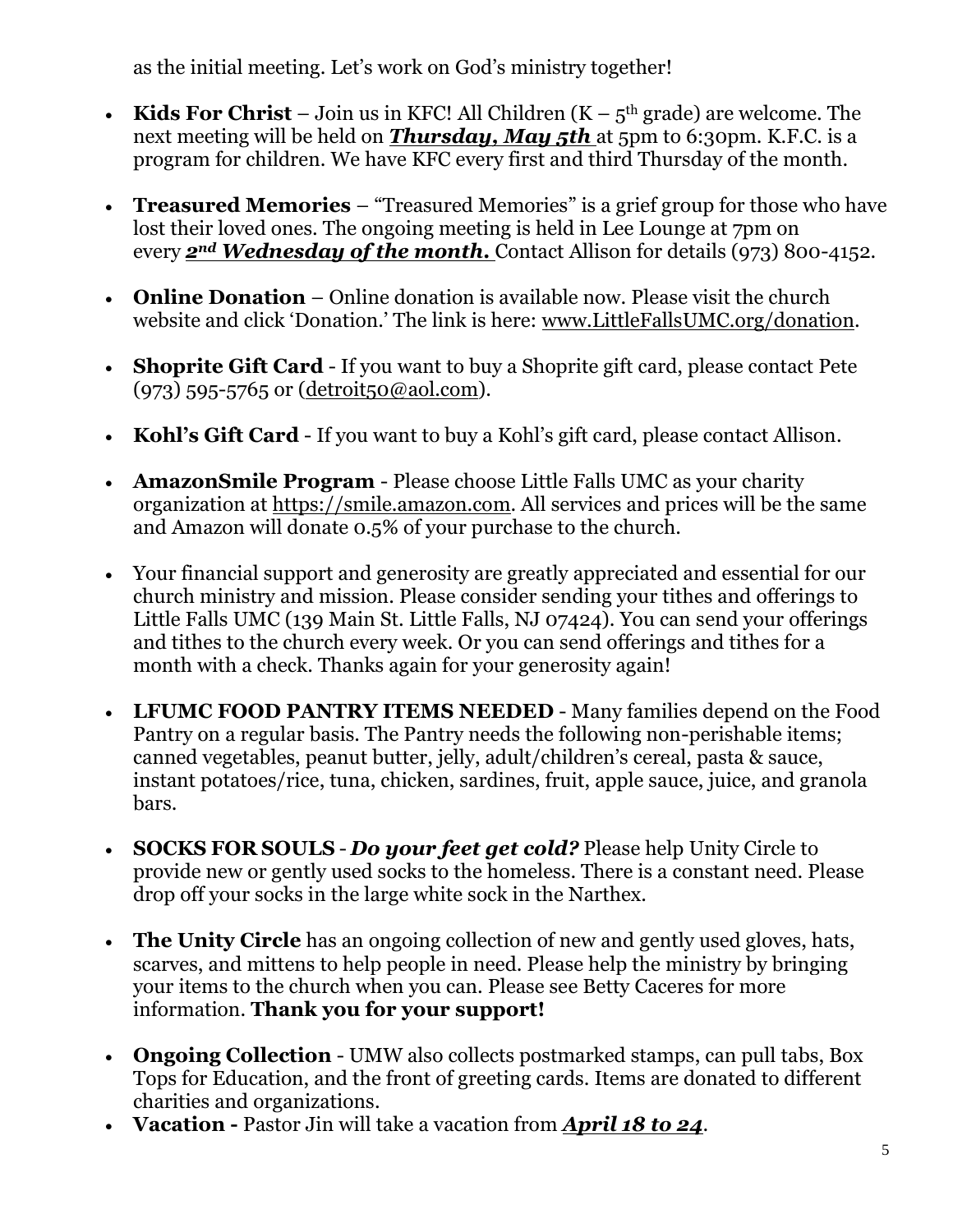## ⭻**Hymn of Prayer** *Give Thanks* **TFWS 2036**

Give thanks with a grateful heart Give thanks To the Holy One; Give thanks because He's given Jesus Christ, His Son.

And now let the weak say "I am strong" Let the poor say "I am rich" Because of what the Lord has done for us.

#### **Pausing for Silent Prayer and Confession**

**Prayers of the People (Response: God, in Your Mercy, hear our prayers.)**

Almighty and wondrous God, on this day of new beginnings, we offer our songs to proclaim your victory over death. All that you have done is marvelous in our eyes, and so we offer our praise to your holy and powerful Name. Receive the joyful thanksgiving which we offer to you and bless it as a declaration of your worthiness to be worshipped. In the empty tomb, God declares that nothing can separate us from the love of God; nothing we have done, or left undone; no one whom we have been or failed to be. Nothing can separate us from the love of God in Christ Jesus our Lord. Please empty our tombs of concerns, worries, and situations but fill our hearts with hope and joy of resurrection that you have shown through Jesus Christ so that we praise you with joy and gratitude on this glorious day. Amen.

### **The Lord's Prayer**

*Our Father, who art in heaven, hallowed be thy name, thy kingdom come, thy will be done, on earth, as it is in heaven. Give us this day our daily bread. And forgive us our trespasses, as we forgive those who trespass against us. And lead us not into temptation, but deliver us from evil, for thine is the kingdom, and the power, and the glory, forever. Amen.*

**Choir Anthem Little Falls UMC Choir**

#### *Called to the Word*

#### **Prayer for Illumination**

**Leader:** Lord, open our hearts and minds by the power of your Holy Spirit, that, as the Scriptures are read and your Word proclaimed, we may hear with joy what you say to us today.

#### **All: Amen**

#### **NT Lesson Acts 10:37-41**

**<sup>37</sup>** That message spread throughout Judea, beginning in Galilee after the baptism that John announced: **<sup>38</sup>** how God anointed Jesus of Nazareth with the Holy Spirit and with power; how he went about doing good and healing all who were oppressed by the devil, for God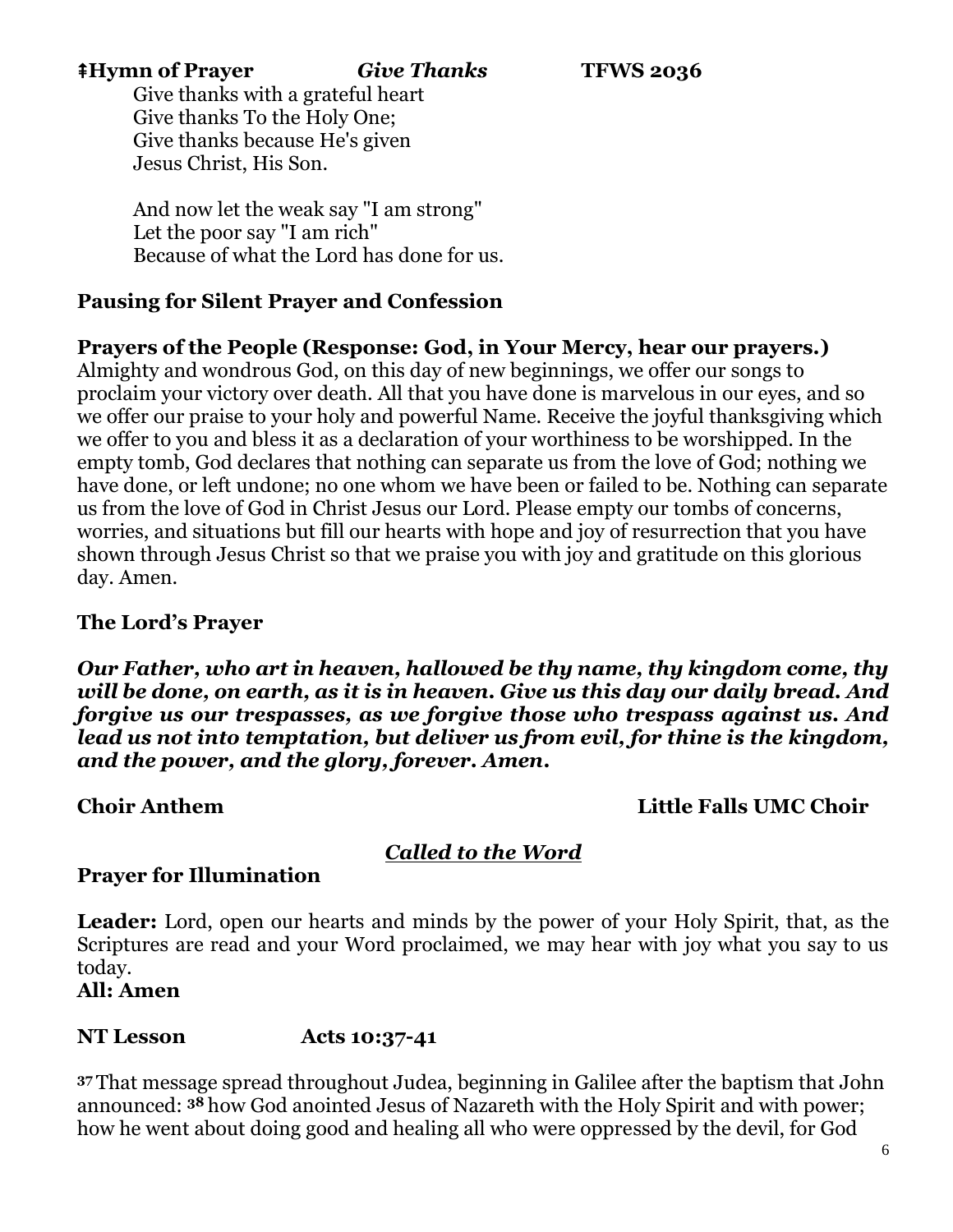was with him. **<sup>39</sup>** We are witnesses to all that he did both in Judea and in Jerusalem. They put him to death by hanging him on a tree; **<sup>40</sup>** but God raised him on the third day and allowed him to appear, **<sup>41</sup>** not to all the people but to us who were chosen by God as witnesses, and who ate and drank with him after he rose from the dead.

#### *This ends the NT Lessons. Let us turn to the Gospel Lesson. Please stand, if able.*

#### **Gospel Lesson John 20:1-18**

#### **The Resurrection of Jesus**

**20** Early on the first day of the week, while it was still dark, Mary Magdalene came to the tomb and saw that the stone had been removed from the tomb. **<sup>2</sup>** So she ran and went to Simon Peter and the other disciple, the one whom Jesus loved, and said to them, "They have taken the Lord out of the tomb, and we do not know where they have laid him." **<sup>3</sup>** Then Peter and the other disciple set out and went toward the tomb. **<sup>4</sup>** The two were running together, but the other disciple outran Peter and reached the tomb first. **<sup>5</sup>** He bent down to look in and saw the linen wrappings lying there, but he did not go in. **<sup>6</sup>** Then Simon Peter came, following him, and went into the tomb. He saw the linen wrappings lying there, **<sup>7</sup>** and the cloth that had been on Jesus' head, not lying with the linen wrappings but rolled up in a place by itself. **<sup>8</sup>** Then the other disciple, who reached the tomb first, also went in, and he saw and believed; **<sup>9</sup>** for as yet they did not understand the scripture, that he must rise from the dead. **<sup>10</sup>** Then the disciples returned to their homes.

#### **Jesus Appears to Mary Magdalene**

**<sup>11</sup>** But Mary stood weeping outside the tomb. As she wept, she bent over to look into the tomb; **<sup>12</sup>** and she saw two angels in white, sitting where the body of Jesus had been lying, one at the head and the other at the feet. **<sup>13</sup>** They said to her, "Woman, why are you weeping?" She said to them, "They have taken away my Lord, and I do not know where they have laid him." **<sup>14</sup>** When she had said this, she turned around and saw Jesus standing there, but she did not know that it was Jesus. **<sup>15</sup>** Jesus said to her, "Woman, why are you weeping? Whom are you looking for?" Supposing him to be the gardener, she said to him, "Sir, if you have carried him away, tell me where you have laid him, and I will take him away." **<sup>16</sup>** Jesus said to her, "Mary!" She turned and said to him in Hebrew, "Rabbouni!" (which means Teacher). **<sup>17</sup>** Jesus said to her, "Do not hold on to me, because I have not yet ascended to the Father. But go to my brothers and say to them, 'I am ascending to my Father and your Father, to my God and your God.'" **<sup>18</sup>** Mary Magdalene went and announced to the disciples, "I have seen the Lord"; and she told them that he had said these things to her.

This is the word of God for the people of God. **All: Thanks be to God.**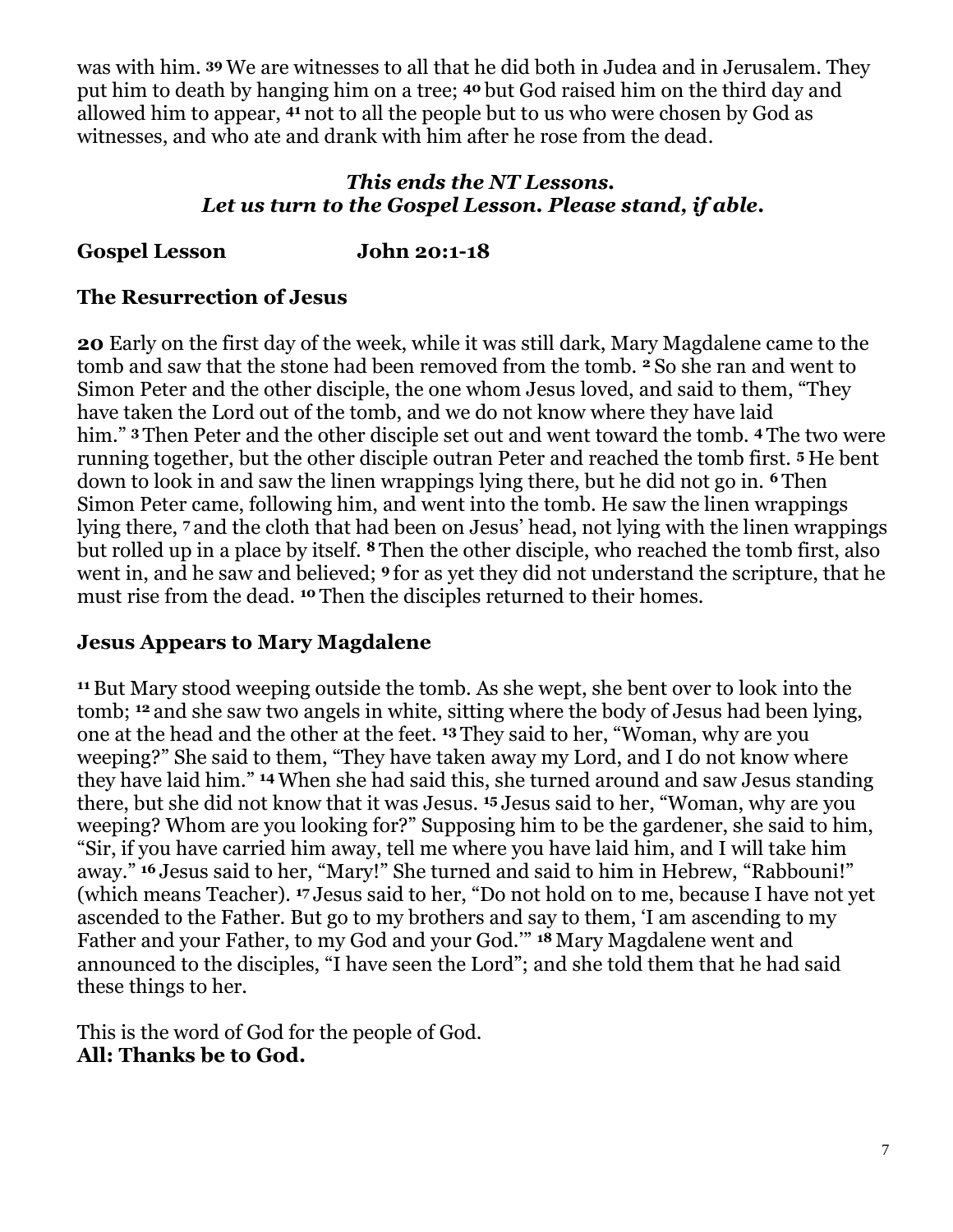Good morning, Church family! I hope you had a blessed week in Jesus Christ last week. The Lenten season passed, and we welcome Easter Sunday today. Happy Easter to you again. We meditate on the meaning of Jesus' sacrificial love on the cross during Lent. On the cross, Jesus takes our places, sets us free, shows us how to live, restores our relationships, makes us clean, and gives us victory. I hope all of us hold the meanings of Jesus' cross in our hearts all the time and live out our new life in Jesus Christ all the time.

You would watch movies or read books whose main plot is a person's sacrifice that saves his/her loved one, ones, or many people. We are touched and give our respect to the people when they make it real. We often hear the news that a person sacrificed oneself to save one's kids or family, or neighbors in situations such as flood, earthquake, fire, or shooting. One's sacrifice for others is very precious and valuable. However, unfortunately, the death of the one who sacrifices oneself does not change at the end of a story in the movie or a book or the real event.

Jesus' story is different from other stories. The first part of his story is similar to other stories. Jesus died on the cross for us. Jesus gave up his life for us to save us. His sacrifice saves all people in the world. His death gives us a new life in God. His sacrifice makes us be healed, forgiven, and cleansed. He died for us, and we are safe. However, that is not all. His story goes to death but continues to resurrection. Jesus rose from death and has a resurrected life. Although he gave up his life for us, God has given him resurrection and a new life.

Have you waited for Easter Sunday? Were you excited about the coming Easter Sunday? Why have you waited for Easter Sunday? What makes you excited for Easter Sunday? The answer would be the risen Jesus. Easter Sunday is the day we celebrate Jesus' resurrection. Our Lord, Jesus Christ, who died on the cross for us, rose from death and completed the victory. It is a great joy for us because we love Jesus, and he rose again. It is a joy for us because we know that Jesus gave up his life for us and our sins. He didn't deserve death, but he took it for us. He died on the cross for us instead of us. He took our place of death. He died to save us from sin and death. He died for God's forgiveness for us. He died to give us a new life. We believe that we are the reason that he died, so the fact that Jesus rose from death is our great joy. Jesus, who we love, is risen indeed. Jesus has been resurrected from death. Alleluia!

That's not all. Jesus' resurrection is not only for Jesus but for us because Jesus gives us resurrection. Jesus' resurrection is our hope because Jesus showed us through Jesus' resurrection that we will be resurrected from death. People in the world think that death is the end of our lives. We cannot handle death. In a movie or a book, the author usually does not resurrect the person who died to observe the reality. People try to do something when a person is going down to death. Doctors do this and that to save the person. However, when there is no vital sign, doctors stop everything because they cannot do anything with death, but the only thing that people can do is just accept death. However, as Christians, we don't think that death is the end for us, but we believe that we will have another life from resurrection. When Jesus came to a girl who had just died, everyone thought it was done,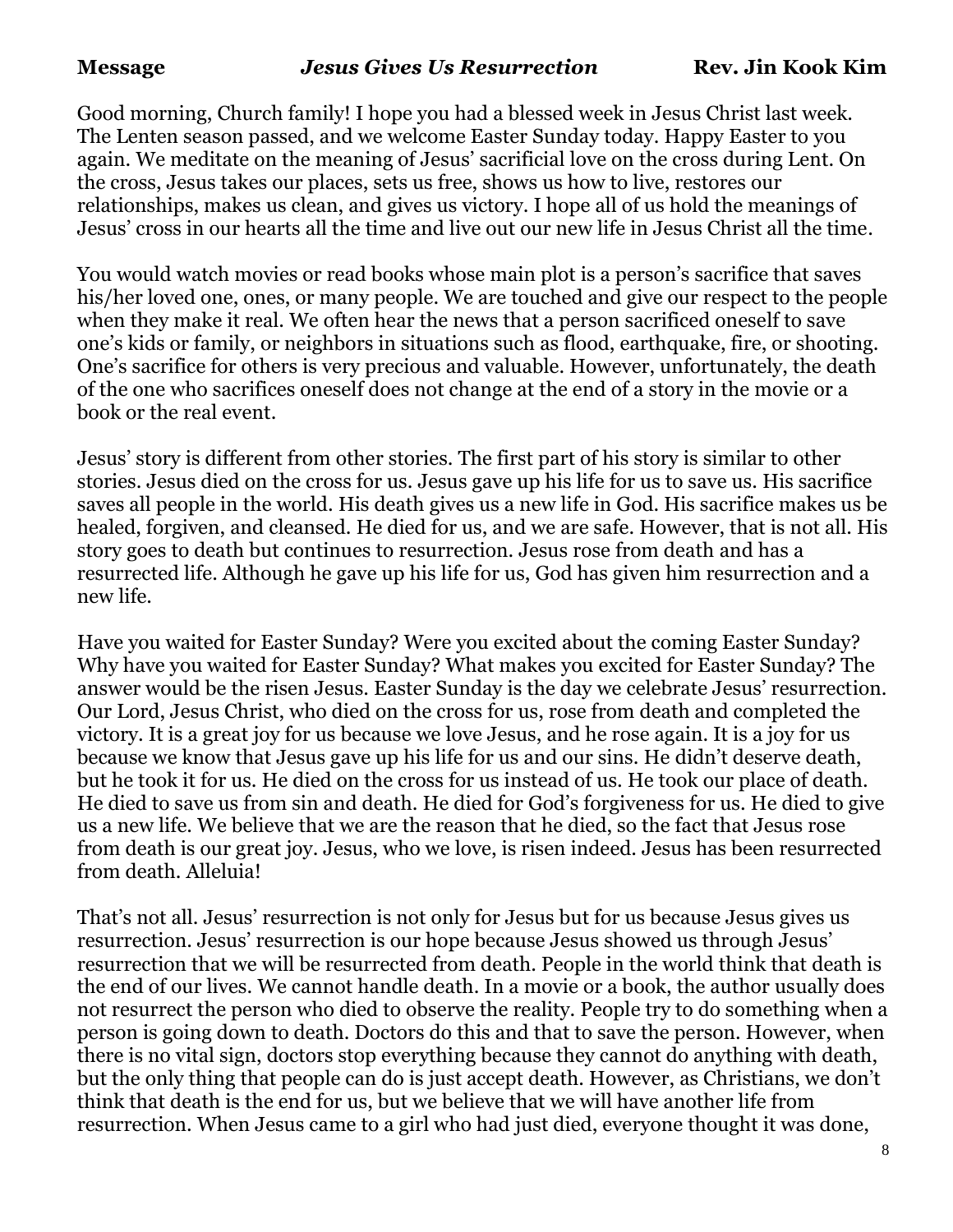and there was nothing that Jesus could do because she had died already. However, Jesus resurrected her and let her have a new life. Our God is the almighty God. Our Jesus is powerful more than death. And we are in God, and we are in Jesus. Jesus' resurrection is our resurrection. Jesus's life is our lives. We celebrate Easter Sunday not only for Jesus' resurrection but also for our resurrection that Jesus has promised and our hope in Jesus' resurrection.

Little Falls Church Family,

I hope we live out our lives with the hope of resurrection that Jesus showed and Jesus has promised to us. Whatever we face, whenever we feel like it is done and there is nothing that we can help ourselves with, let us remember that Jesus will resurrect us. Our end is not death but resurrection. Even when we fail something in our lives or we are in big trouble, Jesus' promise of resurrection is still for us and with us. Our life stories will not end with death but resurrection in the risen Jesus. Jesus is risen! Jesus is risen indeed! We will be risen. We will be risen indeed because Jesus gives us resurrection. Let us rejoice for Jesus' resurrection! Let us praise God and give thanks to God for our resurrection that we will have as Jesus has promised us!

We are good people and generous people who always want to help others. There are many people who don't know the truth of the resurrection. There are many people in the world who don't know Jesus gives them resurrection, and they can have the resurrected life in the risen Jesus. Let us tell this truth to others. Let us tell them that death is not the end of their stories, but resurrection will be the end of their stories when they accept the risen Jesus as their savior. Let us help others to find hope of resurrection from the risen Jesus. Let us serve others to find the joy of resurrection from the risen Jesus.

Jesus is risen. Jesus is risen indeed. Alleluia! Amen!

## *Called to Share*

### **Response to Our Generous God**

#### ⭻**Doxology** *Praise God, From Whom All Blessings Flow* **UMH 95**

Praise God, from whom all blessings flow; Praise Him, all creatures here below; Praise Him above, ye heav'nly host; Praise Father, Son, and Holy Ghost!

### ⭻**Prayer of Dedication**

**All: Mighty God of Resurrection Power: You offer us life that overcomes death, light that overcomes darkness, hope that overcomes our deepest despair! What response could we offer? Our tithes and gifts, yes; but our minds, hearts, bodies, and witness as well. May our minds be about understanding who you are and who you long for us to be in this world. May our hearts overflow with**